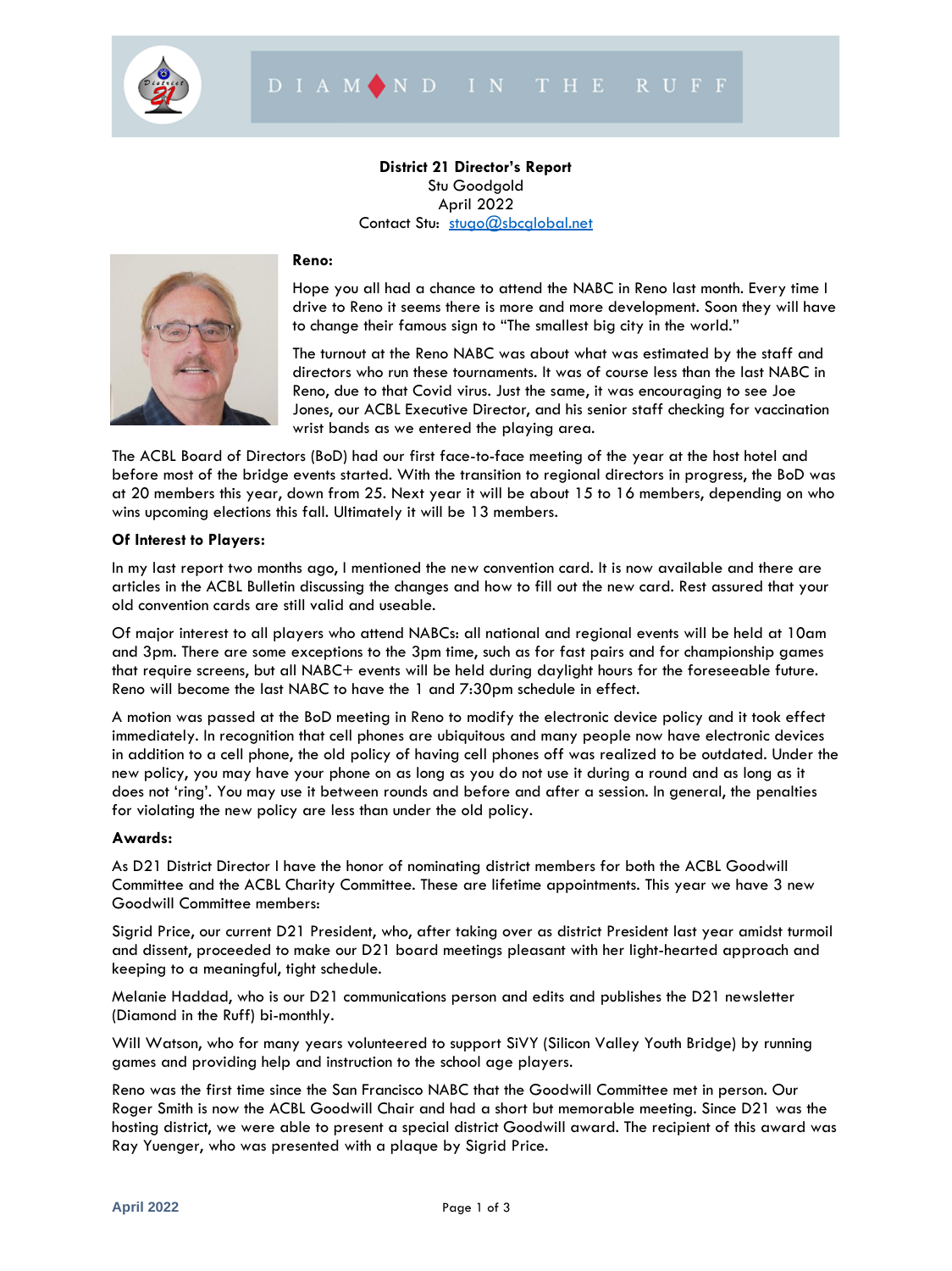

I also had the honor of naming two nominees to the ACBL Charity Committee. They are:

Anne Hollingsworth Haley, our current D21 Vice President, a member of the D21 Executive Committee, and a D21 member of the ACBL Advisory Committee.

Cornelia Gould, the current President of the Western Conference and a member of the D21 Executive Committee.

There has always been some confusion about what the Charity Committee nominees have done or should be doing in the future. In fact, this is an honorary position that does not carry any special requirements with it. My view is that this position does not require monetary contributions, but rather a commitment of time and effort supporting bridge in general.

Interestingly, there was a motion presented and passed at the BoD meeting to do away with the ACBL Charity Committee and replace it with a Charitable Recognition Award. This does not mean the Charity Committee past nominees will be forgotten. They will be given the Recognition Award. In addition, the District Director or Regional Director will no longer nominate players; the District President will. This already applies to nominees for the Goodwill Committee who will be nominated this year. Both changes make sense since the Regional Director might not be familiar with players from the other districts he or she represents.

### **Motions of interest:**

Units were required to hold at least one sectional every two years. This was seldom, if ever, enforced. In fact, there are some units in remote areas that do not have enough members to hold a duplicate game with a Mitchell movement, let alone a sectional. The codification chapter defining units and their privileges and responsibilities was being rewritten for clarity. My suggestion was that we drop the sectional requirement, in part because it was not enforced, and also because no board members wanted to penalize or disaffiliate any unit due to their size. The updated chapter was approved unanimously.

As a result of downsizing the BoD, many traditional BoD functions have been moved to outside committees, which are now given more autonomy to make decisions on their own requiring only a 30-day notice to the BoD. A motion passed that granted the Masterpoint (MP) Committee the discretion to make decisions in a similar manner. In the past, any changes to Masterpoints required readings at two separate BoD meetings before it could be passed.

#### **Deferred or Withdrawn Motions:**

There were two motions before the BoD that were referred to outside committees:

One motion referred to the Competitions and Conventions (C&C) Committee would assign any player, who had a win in an NABC+ event or world event that would meet the qualification for a Grand Life Master, an eligibility value of 10000 Masterpoints. That means they would have to play in the top bracket of a KO or top flight of a flighted pairs event. The 10000 MPs would not be used to determine their rank, just their ability to play in limited events. The second motion was referred to the MP Committee; it allowed that robots, which are permitted in events, would not count toward the number of tables used in determining MPs.

I submitted a motion to make the Royal StaC experiment a permanent option for districts. The Royal StaC experiment was scheduled to end April 30. Our Western Conference StaC is scheduled for early May and this motion was meant to allow the WC StaC to be a Royal StaC. After my motion was submitted, D21 decided to join the Royal StaC being held by D23 (LA County) in late March. It happened that essentially every District in the ACBL has opted to hold or participate in a Royal StaC and they have been very successful. This is especially helpful for club attendance since STaCs are for face-to-face play only.

The Bridge Committee felt it was too early to make such a decision since only one or two Royal STaCs had been run at the time. Under these circumstances I withdrew my motion, which would let me resubmit it this summer in Providence. If it was voted on and not approved, the motion could not be brought up again at the next BoD meeting.